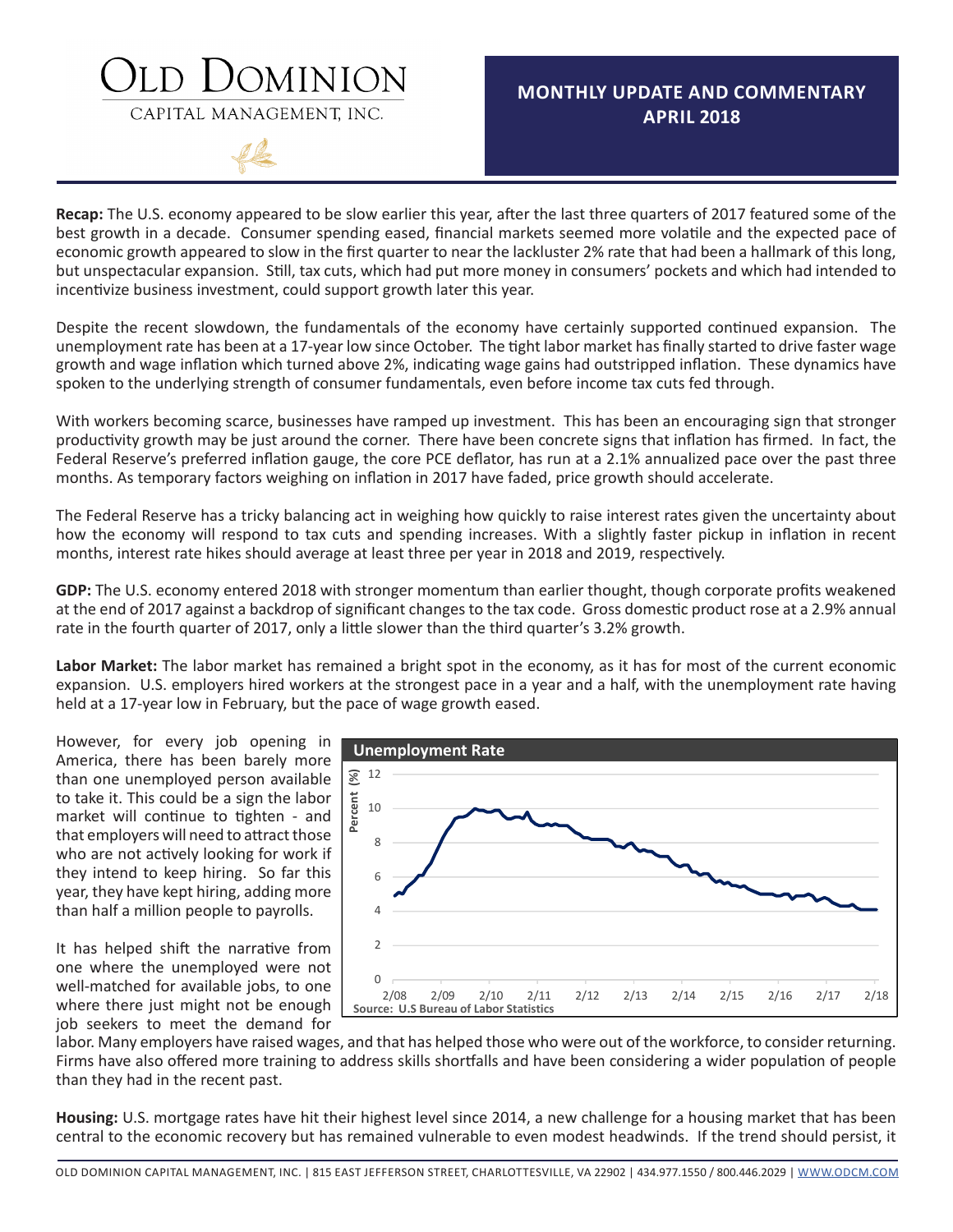CAPITAL MANAGEMENT, INC.

could hamper a sector that represents about 15% of U.S. gross-domestic product. Rising mortgage rates have already crimped refinancing activity and pushed would-be home buyers who were on the margins, out of the market as home prices also have risen.

A continued increase in home prices has been a sign of strength for the economy. But in recent months, home sales activity has dropped sharply amid low inventory levels, tax-code changes and buyers' growing weariness from being priced out of the market.



**Manufacturing Index:** The Institute for Supply Management (ISM) index of manufacturing for February rose 1.7 points to 60.8 – a new cycle high marking the 18th consecutive month that the index has been in expansionary territory. The U.S. manufacturing sector continued to surprise to the upside, as demand for U.S. manufactured goods remained robust. This demand was supported by tax cuts. Capacity pressures, exchange rate volatility, and component shortages have pushed up input prices.

Alongside strong domestic demand came encouraging signs of robust foreign demand. New export orders surged to a cycle-high, and global demand for manufactured goods remained strong in many parts of the world. This bodes well for first quarter global trade volumes and economic activity more broadly.

**Non-Manufacturing Index:** The ISM's non-manufacturing index fell by 0.4 points to 59.5 in February, after rising by an impressive 3.9 points in the month prior. After a brief lull at the end of 2017, the U.S. nonmanufacturing sector has resumed a healthier level of activity at the start of 2018, with the index largely holding on to last month's gain. Broad strength among a few of the main sub-indicators, particularly business activity and new orders – with the latter reaching a new cyclical peak – along with a broadly positive outlook among survey contacts, has added further credence to this narrative. Current levels of the ISM nonmanufacturing index, alongside the manufacturing index, would suggest that the U.S. economy should grow near 2% (annualized) during the first quarter.

**Inflation:** U.S. inflation has been at a turning point. As headwinds to price growth have turned to tailwinds, inflation should also turn higher. Core inflation has gained momentum in recent months and inflation expectations have begun to rise—especially market-based measures. A variety of forces should push inflation higher this year; the only question would be how quickly.

It has been estimated that tightening labor markets will lift inflation by between 0.1 to 0.3 percentage points, with close to half of this coming from the impact of fiscal stimulus. The Trump



administration has announced a package of tariffs, likely to add further to inflation over the next two years. All told, these tariffs should raise inflation by 0.1 to 0.2 percentage points annually over the next two years.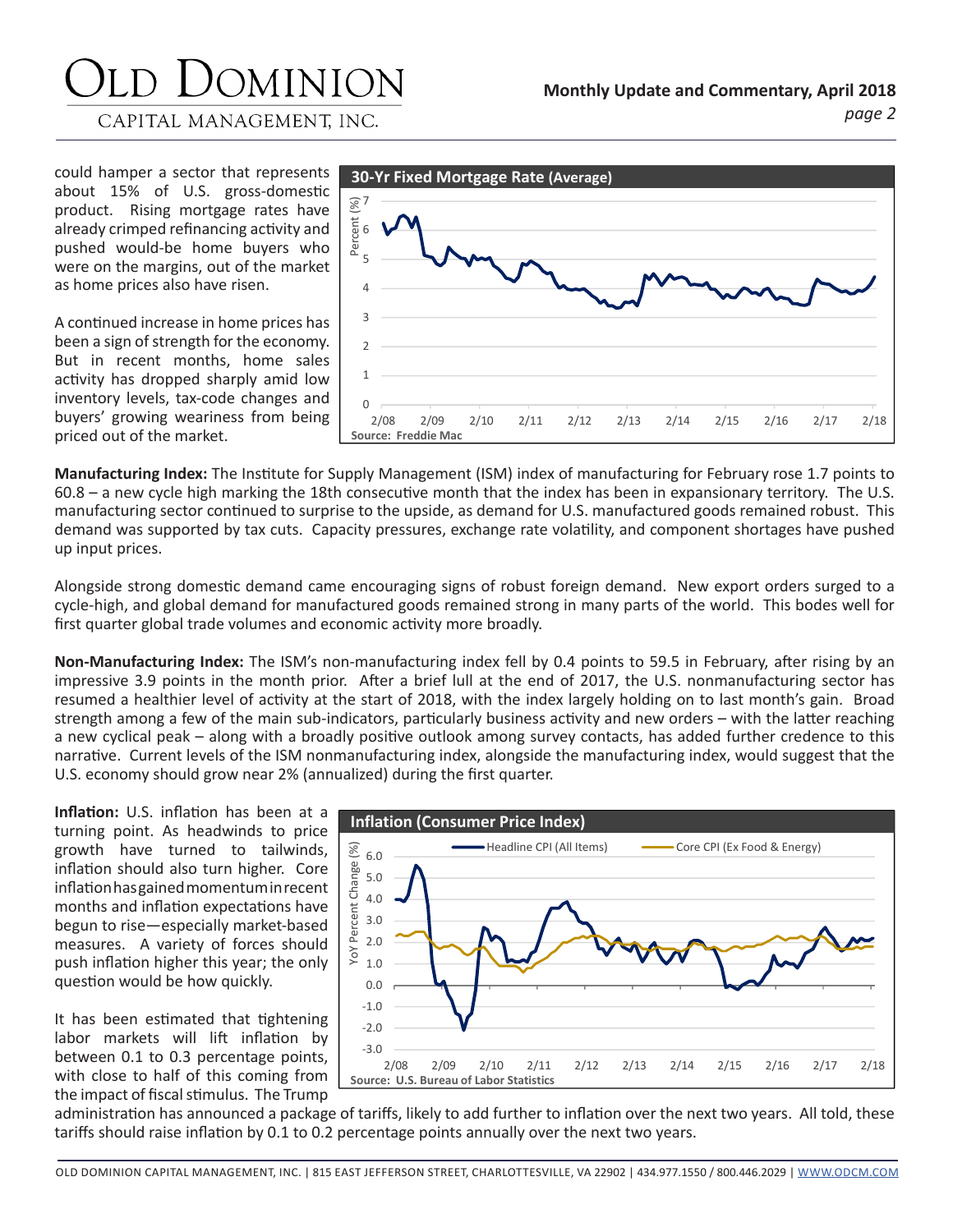CAPITAL MANAGEMENT, INC.

Higher inflation rate has a number of important implications for investors and economy watchers. First, it means the Federal Reserve will continue to raise its key lending rate, possibly even above its intended terminal rate to keep inflationary pressures contained. Second, it will counteract some of the fiscal stimulus and enthusiasm around the benefits of tax cuts, particularly on the personal side. Households will face higher interest rates and higher prices, eating into the gains from tax cuts. Third, higher inflation may require a higher risk premium for inflation to be built into longer-term yields, putting pressure on highly-leveraged corporate borrowers and mitigating the salutary effects of lower corporate tax rates on investment.

**Federal Reserve:** The Federal Reserve raised the upper bound limit of the federal funds rate one quarter of a percentage point to 1.75% in March, in a widely expected move, despite less-than-stellar economic data in Q1. Business fixed investment and household spending moderated from Q4, The Fed's policy statement acknowledged, but an upgrade to labor market conditions encouraged the FOMC. The decision to continue rate hikes amid softer economic data has affirmed the Fed's confidence in this economy's underlying strength and its determination to normalize rates. Looking further ahead, at least three more rate hikes in 2018, followed by three additional increases in 2019 are expected.

**Trade Deficit:** The U.S. deficit in international trade in goods and services widened to \$56.6 billion in January from an upwardly revised figure of \$53.9 billion in December. Although the value of overall imports was roughly flat in January relative to the previous month, exports of goods and services fell by \$2.7 billion in January. The weakness in exports was due, at least in part, to a decline in aircraft and petroleum exports.



Although some rebound in real exports was expected in February and March, it was evident that export growth in the

first quarter was weak and the headwinds on real GDP growth from this sector should continue.

Exports should recover in the coming months due to solid growth in the rest of the world and a weaker dollar. However, imports should also rise amidst strong domestic demand, keeping trade as a drag on real GDP growth.

**Tariffs:** The Trump administration announced a 25% import tariff on steel and 10% on aluminum. While nothing has been signed yet, should these tariffs be introduced, they will lead to higher input prices for many manufacturing and construction industries which have relied heavily on steel and aluminum imports and ultimately will result in higher prices for U.S. consumers. This will pose an upside risk to the Fed's inflation outlook.

However, trading partners are expected to retaliate, levying tariffs on U.S. exports. Economic studies have shown that the overall costs to the economy from these trade battles should outweigh the job gains in the protected sectors.

The White House followed the announcement of forthcoming steel and aluminum tariffs with a 25% tariff on up to \$50 billion in Chinese imports. As expected, China has announced how it would retaliate with tariffs on about \$3 billion in U.S. goods. The relatively modest size of the planned retaliation suggested China would be willing to pursue dialogue with the U.S. to address trade disputes about the continuous violation of intellectual property rights of U.S. firms that operate in China. It is not clear when or even if the announced tariffs will come into effect. The U.S. has already walked back the scope of recently announced steel and aluminum tariffs, by exempting more countries, suggesting that this announcement was just an opening shot.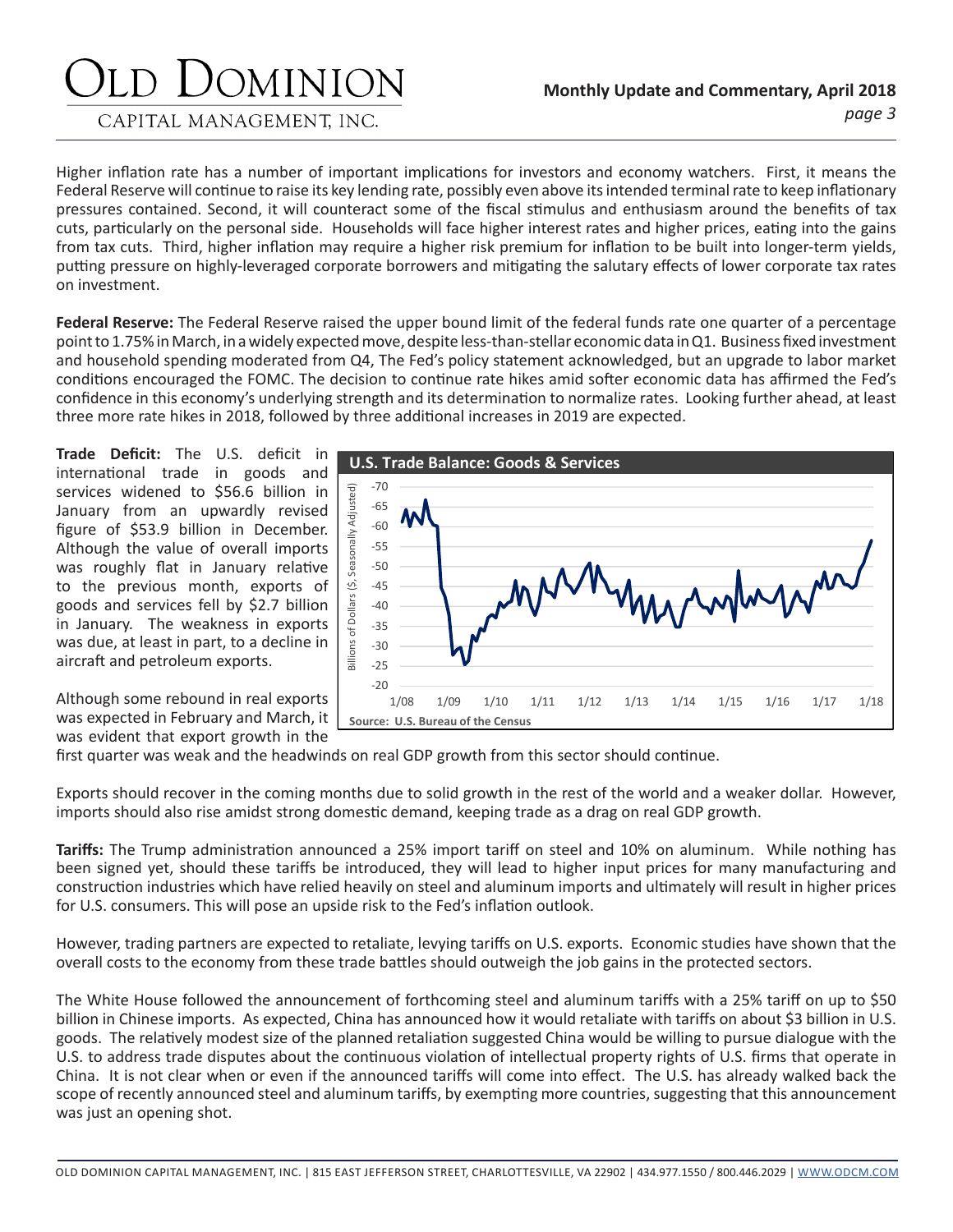CAPITAL MANAGEMENT, INC.

The U.S. does have a leg to stand on, when it comes to China's trade practices. However, even a just war has collateral damage. Many U.S. companies are likely to be hurt if these tariffs come to pass, even if the actions are short-lived.

This localized damage, however, should not deal a body blow to the over \$19 trillion U.S. economy, which looks set to grow quite strongly over the next two years. However, as demonstrated by markets in recent weeks, it is the indirect effects of a more adversarial global trade environment and the uncertainty it breeds that could hamper investment and trigger volatility on financial markets.

**Euro Zone:** Real GDP in the Eurozone grew 2.5% in 2017, the strongest annual growth rate since 2007. There have been some signs that the economic activity in the euro area has decelerated a bit thus far in 2018, but the expansion should generally remain intact.

Although the ECB is expected to "taper" its QE program further later this year, benign inflation means that the ECB is probably in no hurry to tighten policy. Indeed, it is believed that the ECB will refrain from hiking rates until well into 2019. Macroeconomic policy in the Eurozone will remain accommodative at least for now, and bank credit has been accelerating. Some deceleration in Eurozone real GDP this year is expected, but the expansion is likely to generally remain intact.

**Global:** The global economy has continued its slow-but-steady upward swing in Q1 as economic growth around the world has remained solid. World export volumes and industrial production have strengthened relative to the 2015-2016 period, but the upward momentum began to lose some steam late last year as favorable effects began to fade. After growing 3.2% in 2016 and 3.6% in 2017, real global GDP growth is expected to climb 3.5% this year and next, in line with the long-run average.

The emerging market outlook has been mixed. Economic growth in China was again solid in Q4, rising 6.8% year over year. While the Q4 expansion was likely supported by a resilient consumer sector and improving international trade, a slowdown in investment spending seen over the past several years has presented a downside risk to China's more rapid pace of economic growth. Policymakers are aware of the rising leverage that has accompanied robust growth in investment spending, and gradually unwinding these risks would likely exert headwinds on the economy. Coupled with an aging population, Chinese economic growth is expected to continue to slow in coming years. Other emerging market economies, such as Russia and Brazil have emerged from deep recessions, but recent cyclical strength has masked underlying structural challenges that continue to limit potential growth in these countries.

**Outlook and Risks:** Healthy momentum and fiscal stimulus should see U.S. growth accelerate to 2.7% in 2018, and 2.9% in 2019, as the boost to government spending ramps up. As the temporary lift from tax cuts and spending fade, growth is expected to moderate to around 2.0% by the end of 2020. With the economy already operating at or near full employment, the fiscal boost is expected to pull forward the path of inflation and monetary tightening.

At 4.1%, the current unemployment rate is likely near its natural rate. Above-trend economic growth over the next two years will likely pressure this figure downward in the near-term. This should lead to higher wages that draw people currently on the sidelines back into the labor market. The tighter labor market and wage pressures should result in a passthrough to consumer inflation. A very modest overshoot of the Federal Reserve's 2.0% target over the next few years is expected.

The global economy, without major problems to hold it back, has been gaining momentum in recent months and quarters. One factor that could derail the global expansion would be protectionist trade measures, which risk an escalation of retaliatory tariffs among major global economies. The recent steel and aluminum tariffs introduced in the United States, while mercifully not as expansive as originally described, could have negative effects for businesses.

It is not expected that tariffs will start a broad and destructive trade war, at least not at this stage. However, given the trend of nationalist and fringe political parties outperforming in European elections, the risk of escalation cannot be discounted altogether.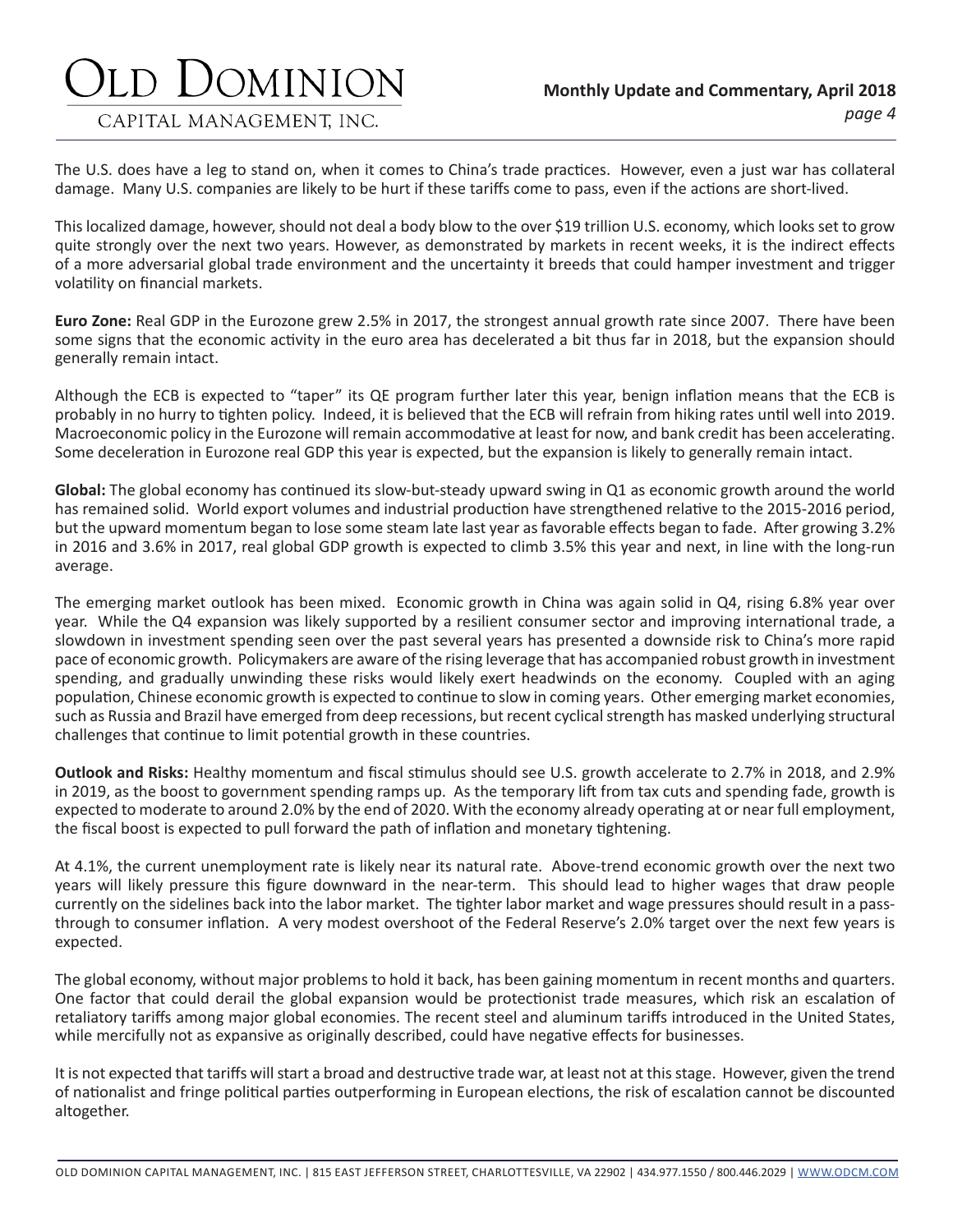### JOMINION CAPITAL MANAGEMENT, INC.

Another factor that could prove to create headwinds for global growth would be a swift withdrawal of accommodative monetary policy and the fallout from some geopolitical event. While these risks are always present, the seemingly accelerated pace of major global events, including the planned meeting between North Korea and the United States, would bring these risks into sharp focus.

Those risks aside, one would be hard-pressed to point to a better time for global growth conditions than those that exist at present.

#### **Capital Market Review**

**Recap:** The S&P 500 Index finally saw a return of market volatility back towards more "normal" levels and the Index witnessed a decline of 0.76% to kick off the first quarter of 2018. Despite investor and business confidence remaining high, markets faced pressure around concerns of inflation moving higher, trade tensions, and potential headwinds from

higher interest rates. Meanwhile, the Bloomberg Barclays US Aggregate Bond Index declined 1.46% in the first quarter as interest rates ticked higher.

2017 saw some of the lowest volatility on record, with stagnant low levels across the year in the VIX Index. There were only a few short bursts higher that were quickly stomped out by market participants. As 2018 began the stock market saw continued strength, but toward the end of January market participants wrestled with a host of concerns that finally pushed some of them to the sidelines after benefitting from an extended upswing.



**Domestic Stocks:** The S&P 500 Index finally saw its extended streak of positive monthly total returns come to a close in the first quarter. An improving earnings forecast and benefits from the tax law changes provided some support, and with

small declines in markets values many market indexes now trade at priceto-earnings levels that are the same or lower than where they were one year ago. Nonetheless, current values remain above longer-term average levels. According to the Wall Street Journal the S&P 500 Index now trades at less than 17 times forward earnings estimates and about 24.5 times training estimates. Research analysts are looking for overall 2018 S&P 500 operating earnings to climb 24% and come in near \$156. Final Q4 2017 earnings results are almost in, coming in near \$124.50 with 21% growth over 2016.



Mid and small-cap stocks also faced similar market stress, but did slightly better than their larger brethren to start off the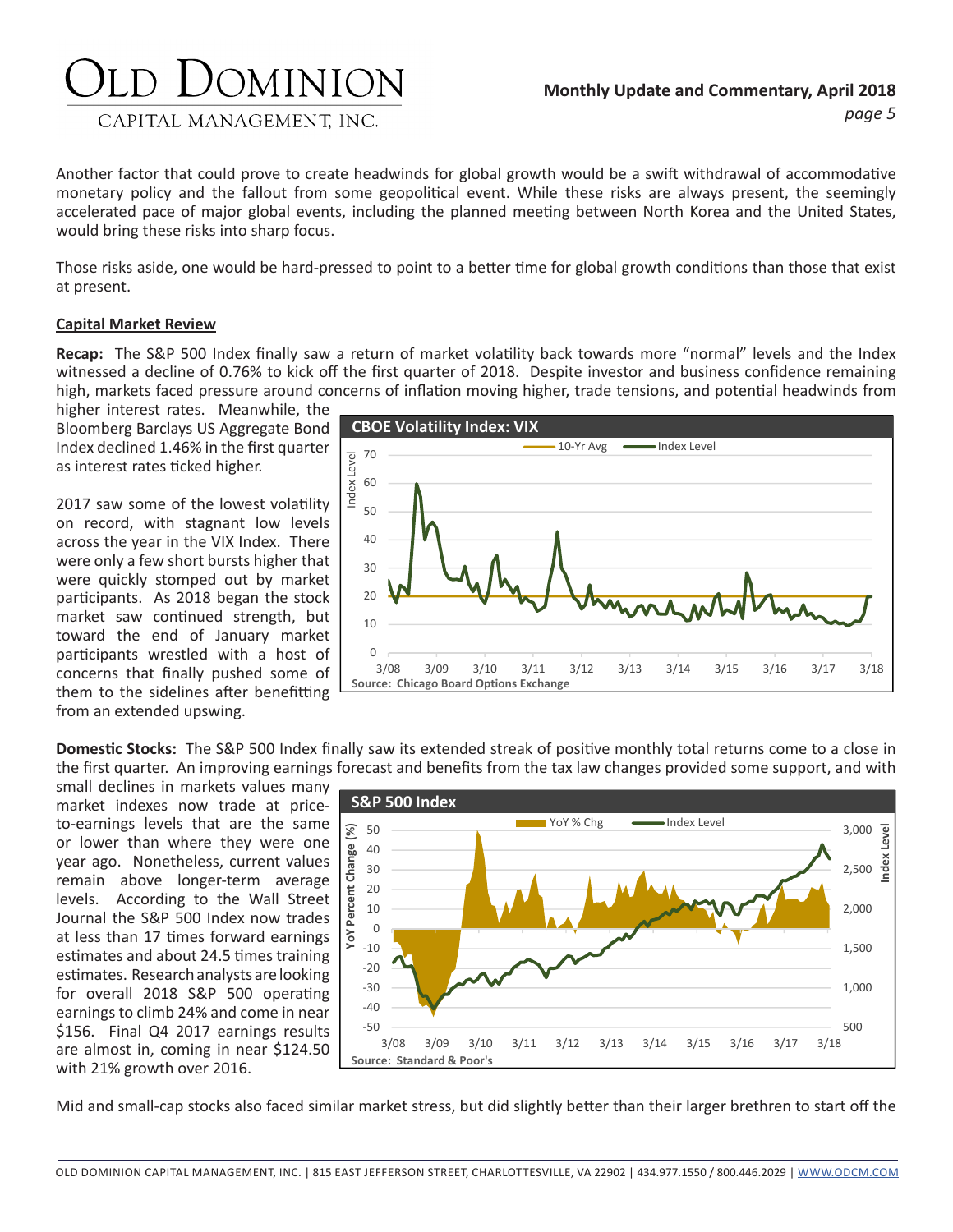#### CAPITAL MANAGEMENT, INC.

year. The Russell Mid-Cap Index declined 0.46% in the first quarter. The Russell 2000 Index representing small stocks was almost flat, declining only 0.08%. As a result investors with allocations to these diversifying asset classes did potentially see a marginal benefit from exposures to these areas in the quarter, depending on individual investment results.

Interestingly, Growth stocks remained in favored territory relative to Value stocks. Investors continued to pay up for those companies that could deliver higher levels of earnings growth, although some cracks started to show and selectivity became more pronounced. Many individual names in the S&P 500 Index, for example, faced more pressure than the Index itself which was supported by just a few larger weighted holdings. For the quarter the Russell 1000 Growth Index returned +1.42%, while the Russell 1000 Value Index returned -2.83%. This compares to the corresponding returns of +2.30% for the Russel 2000 Growth Index and -2.64% for the Russell 2000 Value Index.

Sector performance for the S&P 500 Index was overwhelmingly negative to start off the year, with nine of eleven sectors landing in negative territory. The growth-oriented Technology and Consumer Discretionary sectors were the only positive areas, returning 3.53% and 3.09%, respectively. The dividend heavy Consumer Staples and Telecom sectors each declined over 7% as investors shunned areas considered to be "bond proxies" that were likely to suffer further if interest rates continued to move higher as expected. Energy, Materials, and Real Estate stocks each declined over 5% for the quarter.

**Foreign Stocks:** Developed equity markets outside the U.S. also struggled to start of 2018, after outpacing domestic stocks in 2017. The MSCI EAFE returned -1.53% for the quarter while the MSCI ACWI ex USA Index (that has greater emerging markets exposure) was down 1.18%. Many developed foreign declined by larger amounts in local currencies, however U.S. dollar weakness benefited returns to American investors.

Emerging Markets stocks were one of the few areas showing positive returns for the quarter (also benefiting from a weak U.S. dollar). Performance results saw some support from investor flows into the asset class following outsized returns in 2017. The MSCI Emerging Markets Index posted a return of 1.42% for the quarter.

**Bonds:** The US 10-Year Treasury closed the quarter with a 2.74% yield, up sharply from the 2.40% level where it ended 2017. In late February and early March the yield had settled in near 2.9% and looked like it might make a run to cross over 3%. But late quarter weakness in stock markets led the rate to decline somewhat as investors sought the safety of Treasury securities. Similar 10-Year notes for Germany and Japan posted yields near 0.5% and 0.04%, respectively (compared to about 0.4% in Germany and 0.05% in Japan at the end of 2017). The Bloomberg Barclays U.S. Aggregate Index declined 1.46% during the quarter, while the Bloomberg Barclays Global Aggregate ex U.S. rose 1.36%. The larger return from international bonds was primarily driven by a weaker U.S. dollar for the period.

The high yield corporate bond market that had been a refuge for bond investors also slipped a bit in the quarter. The space had seen regular support as there were few other areas where investors could obtain higher interest rates for higher incremental income. Improving economic signals, stronger corporate balance sheets, and low default rates continue to be supportive, although inflation fears, trade policy concerns, and growing fiscal deficits mounted on the opposite side of the ledger. For the quarter the Bloomberg Barclays High Yield Corporate Index was down 0.86%.



**Non-Traditional Investments:** Commodity-related investments returns did not move materially higher on average. OPEC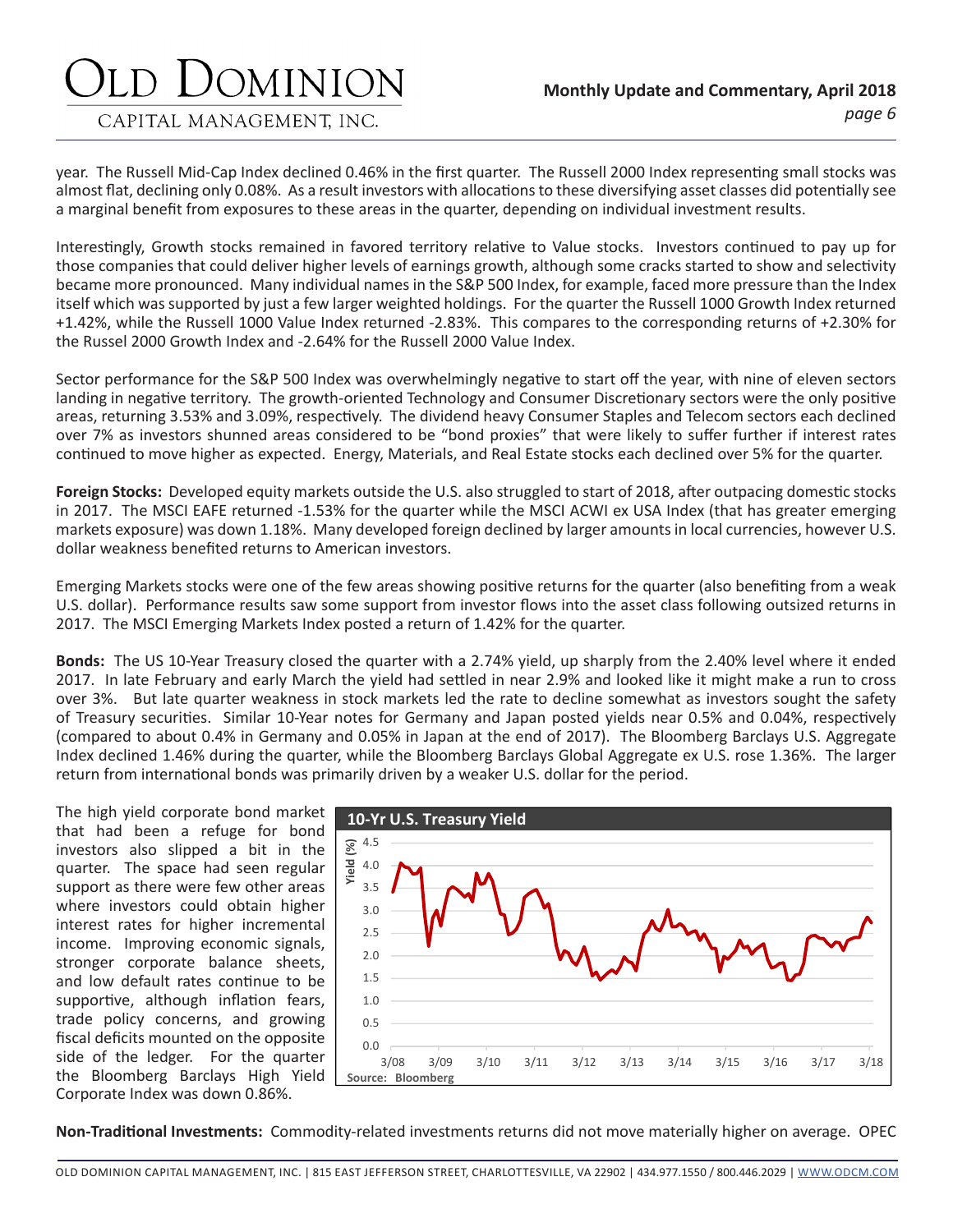#### CAPITAL MANAGEMENT, INC.

saw some success as it continued its efforts to curtail member production to support oil prices (although production in the continental United States moved higher). WTI ended the quarter near \$65, up from \$60 per barrel at the end of 2017. Meanwhile U.S. natural gas started the year near \$3 and reached a peak of \$3.66 toward the end of January, only to decline sharply in subsequent weeks and close the quarter near \$2.66. Lower natural gas prices and changes to FERC rate policies disrupted interest in MLP investments and the Alerian MLP Index declined 11.12% for the quarter.

Real estate investments also saw periods of volatility over the quarter as investors wrestled with moves in interest rates and the perception that rates would continue to move higher over time. Rising interest rate environments are generally viewed negatively by real estate investors that fear negative impacts to property values. However, often times these fears prove short-lived, particularly in markets with positive fundamentals and rental rates adjusting higher. Real estate investment returns in the first quarter of 2018 saw a fair amount of variance depending on the particular focus of the strategy or index. In the first quarter of 2018 the FTSE NAREIT Equity REIT Index returned 1.16%.

**Outlook:** The recent changes to corporate tax policies have added to expected corporate earnings growth in the coming year as analysts increased their 2018 forecast for the S&P 500 Index by \$11 since last quarter (Earnings are now expected to come in near \$156 for 2018, from about \$145 as the year began). As a result, market valuations have declined a bit. Market weakness also relieved some pressure on valuation levels. There is no question that valuation levels remain stretched above longer-term averages, and this in and of itself provides reasoning to err on the side of caution from getting excessively bullish. On the other hand, interest rate levels remain low by historical standards, respectable earnings growth expectations, and anticipated strength and recovery in global economies remain supportive of equity markets.

As interest rates move higher fixed income investments could face sizable headwinds, although there certainly will be periods of stability. Based on recent economic and market trends and forgoing a significant change to current inflation trends, the Federal Reserve has forecasted 3 interest rate hikes in 2018, one of which occurred at the March meeting. Market expectations seem to be aligned with this Fed forecast at the moment with additional 25 basis point hikes at the June and September meetings. However, should the current economic and inflationary trends strengthen, there is increased likelihood of a fourth 25 basis point hike at the December meeting as well.

As strategic investors we prefer to focus on maintaining a disciplined long-term positive perspective on capital markets. While short-term market disruptions are inevitable, no attempts are made to make substantial portfolio adjustments as markets ebb and flow. Our preference is to make meaningful and purposeful allocations to client portfolios, and adjust them occasionally as needs arise. At the same time, we are mindful of the many potential risks that could impact positive outcomes over shorter periods. While coming up with an exhaustive list of potential culprits that could upset markets in 2018 is inherently faulty, we do make an attempt based on our reviews of the markets and economic environment. The list of potential risks to 2018 results could include (in no particular order): changes in leadership at the Federal Reserve that materially change current outlooks and communications to market participants, relatively high domestic stock market valuations, continued polarization in Washington and the unwillingness to "cross the aisle" in order to effect meaningful beneficial policy reforms, the second year of a presidency struggling to exert influence and any associated upheavals in both domestic and foreign policies, potential impacts from the removal of global economic stimulus and rising interest rates, and inevitably the persistent threats from geopolitics, terrorism, and other "black swan" events.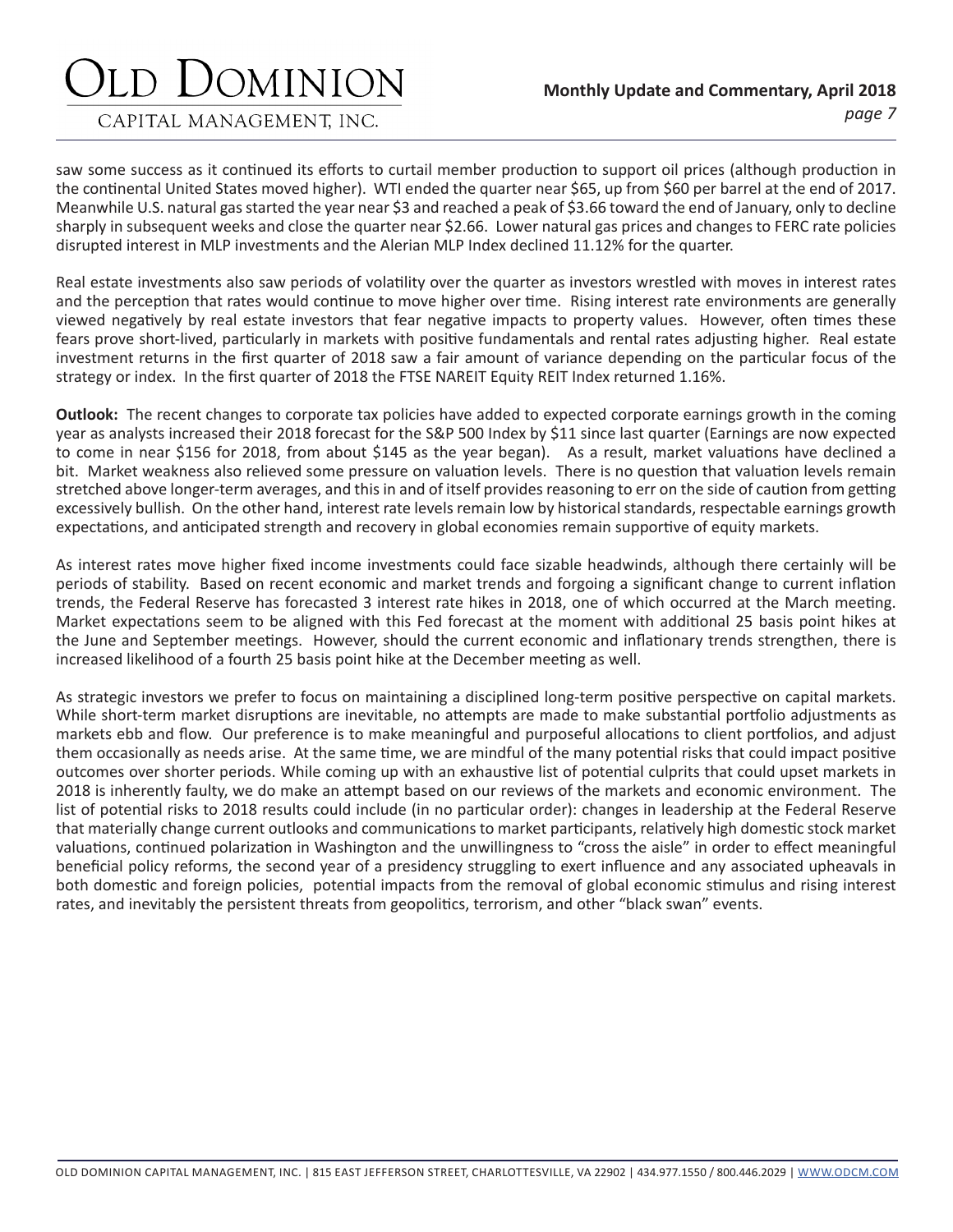### DOMINION  $\sum$

CAPITAL MANAGEMENT, INC.

#### **Index Performance as of 3/31/18**

|                                              |         | 1 Week 1 Month | QTD     | 3 Month  | <b>YTD</b> | 1 Year  | 3 Year  | 5 Year  |
|----------------------------------------------|---------|----------------|---------|----------|------------|---------|---------|---------|
| <b>Russell</b>                               |         |                |         |          |            |         |         |         |
| <b>3000 Value</b>                            | $-0.04$ | $-4.79$        | $-1.30$ | $-0.03$  | $-1.30$    | 7.39    | 8.02    | 11.93   |
| 3000                                         | 0.29    | $-3.69$        | 1.39    | 2.40     | 1.39       | 16.22   | 10.59   | 14.37   |
| 3000 Growth                                  | 0.60    | $-2.64$        | 4.02    | 4.77     | 4.02       | 25.52   | 13.15   | 16.78   |
| 1000 Value                                   | 0.10    | $-4.78$        | $-1.09$ | 0.35     | $-1.09$    | 7.75    | 8.02    | 12.05   |
| 1000                                         | 0.41    | $-3.67$        | 1.62    | 2.75     | 1.62       | 16.70   | 10.77   | 14.56   |
| 1000 Growth                                  | 0.70    | $-2.62$        | 4.27    | 5.09     | 4.27       | 26.11   | 13.51   | 17.04   |
| <b>Mid Cap Value</b>                         | $-0.65$ | $-4.93$        | $-2.74$ | $-1.54$  | $-2.74$    | 5.47    | 7.07    | 12.03   |
| Mid Cap                                      | $-0.36$ | $-4.13$        | $-0.52$ | 0.40     | $-0.52$    | 11.95   | 8.00    | 13.01   |
| <b>Mid Cap Growth</b>                        | 0.00    | $-3.14$        | 2.34    | 2.89     | 2.34       | 20.60   | 9.33    | 14.24   |
| <b>2000 Value</b>                            | $-1.88$ | $-5.00$        | $-3.83$ | $-4.75$  | $-3.83$    | 2.96    | 8.02    | 10.59   |
| 2000                                         | $-1.23$ | $-3.87$        | $-1.36$ | $-1.76$  | $-1.36$    | 10.51   | 8.54    | 12.19   |
| 2000 Growth                                  | $-0.65$ | $-2.85$        | 0.94    | 1.06     | 0.94       | 18.44   | 8.92    | 13.72   |
| <b>Standard &amp; Poors</b>                  |         |                |         |          |            |         |         |         |
| <b>S&amp;P 500</b>                           | 0.51    | $-3.69$        | 1.83    | 2.96     | 1.83       | 17.10   | 11.14   | 14.74   |
| <b>Consumer Disc</b>                         | $-0.29$ | $-3.46$        | 5.55    | 8.10     | 5.55       | 22.15   | 12.90   | 17.34   |
| <b>Consumer Staples</b>                      | $-0.50$ | $-7.76$        | $-6.30$ | $-4.22$  | $-6.30$    | $-0.32$ | 5.03    | 9.86    |
| <b>Energy</b>                                | 0.26    | $-10.82$       | $-7.42$ | $-2.90$  | $-7.42$    | $-2.80$ | $-2.40$ | $-0.35$ |
| <b>Financials</b>                            | $-0.05$ | $-2.78$        | 3.51    | 5.54     | 3.51       | 19.94   | 15.77   | 17.37   |
| <b>Health Care</b>                           | 0.04    | $-4.45$        | 1.90    | 1.25     | 1.90       | 14.31   | 7.01    | 16.08   |
| <b>Industrials</b>                           | 0.16    | $-3.95$        | 1.15    | 3.07     | 1.15       | 16.28   | 11.69   | 15.14   |
| <b>Information Technology</b>                | 2.19    | 0.10           | 7.73    | 7.74     | 7.73       | 36.26   | 20.14   | 22.22   |
| <b>Materials</b>                             | $-0.56$ | $-5.26$        | $-1.33$ | 0.58     | $-1.33$    | 15.98   | 7.21    | 11.39   |
| <b>Real Estate</b>                           | 1.05    | $-6.71$        | $-8.47$ | $-8.94$  | $-8.47$    | $-3.02$ | 2.20    | 6.97    |
| <b>Telecom Services</b>                      | $-0.27$ | $-7.06$        | $-6.55$ | $-1.15$  | $-6.55$    | $-5.01$ | 3.79    | 5.02    |
| <b>Utilities</b>                             | 0.50    | $-3.86$        | $-6.81$ | $-12.53$ | $-6.81$    | $-1.99$ | 6.45    | 9.50    |
| Other U.S. Equity                            |         |                |         |          |            |         |         |         |
| Dow Jones Industrial Avg.                    | 1.02    | $-3.96$        | 1.69    | 3.64     | 1.69       | 23.10   | 14.16   | 15.02   |
| Wilshire 5000 (Full Cap)                     | 0.26    | $-3.75$        | 1.41    | 2.56     | 1.41       | 16.21   | 10.40   | 14.19   |
| <b>International Equity - Broad Market</b>   |         |                |         |          |            |         |         |         |
| <b>MSCI EAFE</b>                             | $-0.43$ | $-4.51$        | 0.28    | 1.89     | 0.28       | 20.13   | 5.65    | 7.06    |
| <b>MSCI EM</b>                               | $-1.16$ | $-4.61$        | 3.34    | 7.05     | 3.34       | 30.51   | 8.97    | 5.02    |
| <b>MSCI Frontier Markets</b>                 | 0.26    | $-1.49$        | 4.16    | 7.41     | 4.16       | 29.23   | 6.90    | 8.59    |
| <b>MSCI ACWI</b>                             | $-0.11$ | $-4.20$        | 1.20    | 2.84     | 1.20       | 18.79   | 8.33    | 10.08   |
| <b>MSCI ACWI Ex USA</b>                      | $-0.69$ | $-4.72$        | 0.59    | 2.84     | 0.59       | 21.63   | 6.24    | 6.31    |
| <b>MSCI AC Asia Ex Japan</b>                 | $-0.76$ | $-4.98$        | 2.21    | 4.97     | 2.21       | 31.93   | 9.92    | 8.10    |
| <b>International Equity - Country Region</b> |         |                |         |          |            |         |         |         |
| <b>MSCI Brazil</b>                           | $-0.66$ | $-2.01$        | 14.48   | 19.74    | 14.48      | 22.95   | 12.91   | $-0.08$ |
| <b>MSCI BRIC</b>                             | $-1.54$ | $-5.30$        | 5.56    | 8.59     | 5.56       | 36.36   | 11.20   | 6.41    |
| <b>MSCI China</b>                            | $-2.34$ | $-6.40$        | 5.28    | 7.30     | 5.28       | 46.71   | 12.63   | 11.03   |
| <b>MSCI Europe</b>                           | $-1.26$ | $-5.88$        | $-0.79$ | 0.70     | $-0.79$    | 20.54   | 4.27    | 6.59    |
| <b>MSCI India</b>                            | 0.19    | $-6.70$        | $-3.49$ | 1.22     | $-3.49$    | 21.17   | 4.06    | 8.69    |
| <b>MSCI Japan</b>                            | 1.22    | $-1.51$        | 3.01    | 3.73     | 3.01       | 21.77   | 9.69    | 10.44   |
| <b>MSCI EM Latin America</b>                 | $-1.52$ | $-3.61$        | 9.07    | 13.91    | 9.07       | 21.10   | 7.65    | $-1.68$ |
| <b>MSCI Russia</b>                           | $-0.52$ | 0.93           | 13.62   | 16.86    | 13.62      | 27.99   | 16.53   | 0.80    |